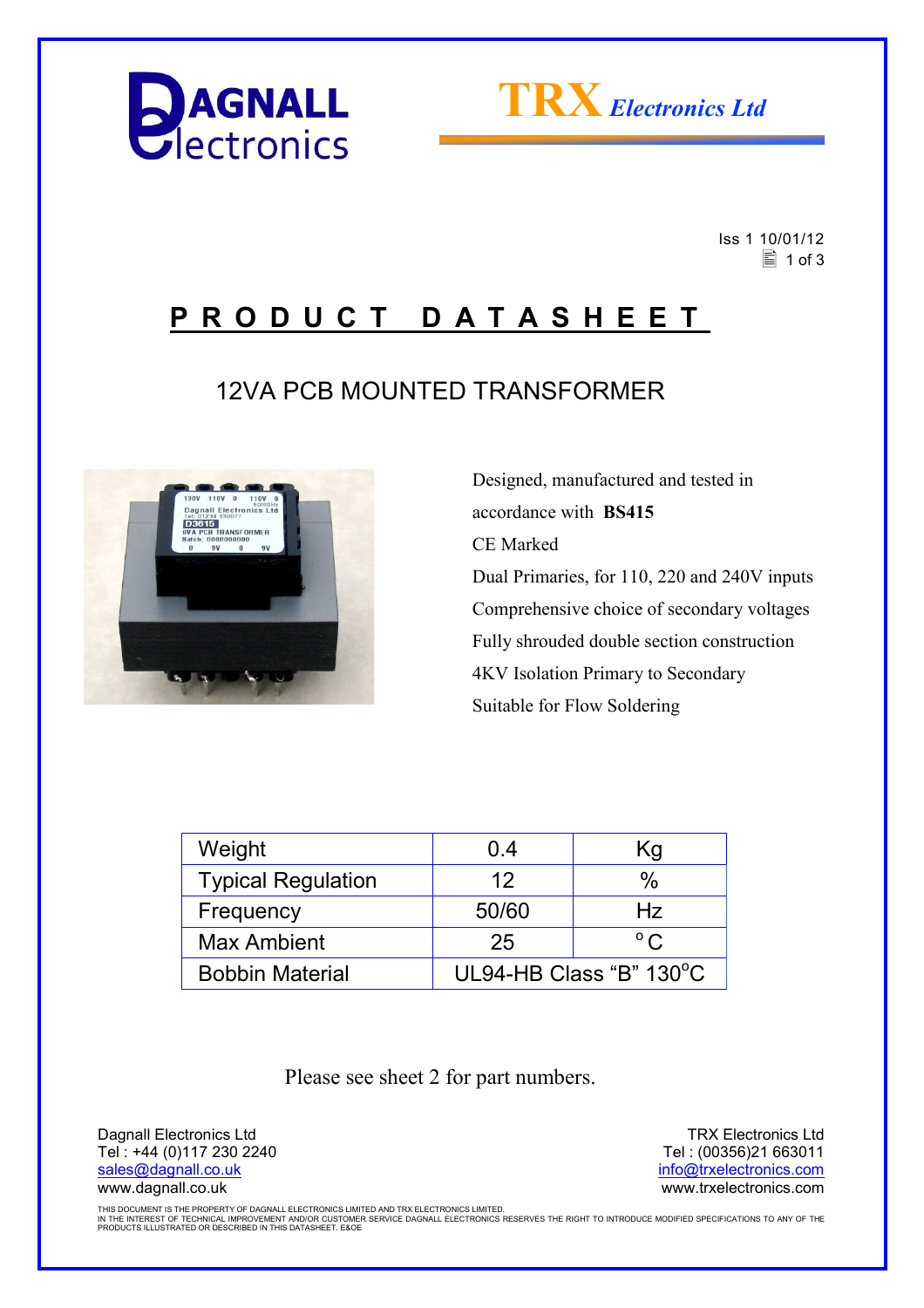



Iss 1 10/01/12  $\boxed{2}$  of 3

### Part Numbers

| Part No | Primary          | Secondary  | Recommended<br><b>Secondary Fuse</b> |
|---------|------------------|------------|--------------------------------------|
| D3621   | 0-110 0-110-130V | $6+6V$     | 1.000AT                              |
| D3622   | 0-110 0-110-130V | $9+9V$     | 0.630AT                              |
| D3623   | 0-110 0-110-130V | 10V        | 1.250AT                              |
| D3624   | 0-110 0-110-130V | $12+12V$   | 0.500AT                              |
| D3625   | 0-110 0-110-130V | $15+15V$   | 0.400AT                              |
| D3626   | 0-110 0-110-130V | $20+20V$   | 0.315AT                              |
| D3627   | 0-110 0-110-130V | $24 + 24V$ | 0.250AT                              |
| D3621   | 0-110 0-110-130V | $6+6V$     | 1.000AT                              |

Please see sheets 3 for dimensions and pin outs.

Dagnall Electronics Ltd Tel : +44 (0)117 230 2240 sales@dagnall.co.uk www.dagnall.co.uk

TRX Electronics Ltd Tel : (00356)21 663011 info@trxelectronics.com www.trxelectronics.com

THIS DOCUMENT IS THE PROPERTY OF DAGNALL ELECTRONICS LIMITED AND TRX ELECTRONICS LIMITED.<br>IN THE INTEREST OF TECHNICAL IMPROVEMENT AND/OR CUSTOMER SERVICE DAGNALL ELECTRONICS RESERVES THE RIGHT TO INTRODUCE MODIFIED SPECIF